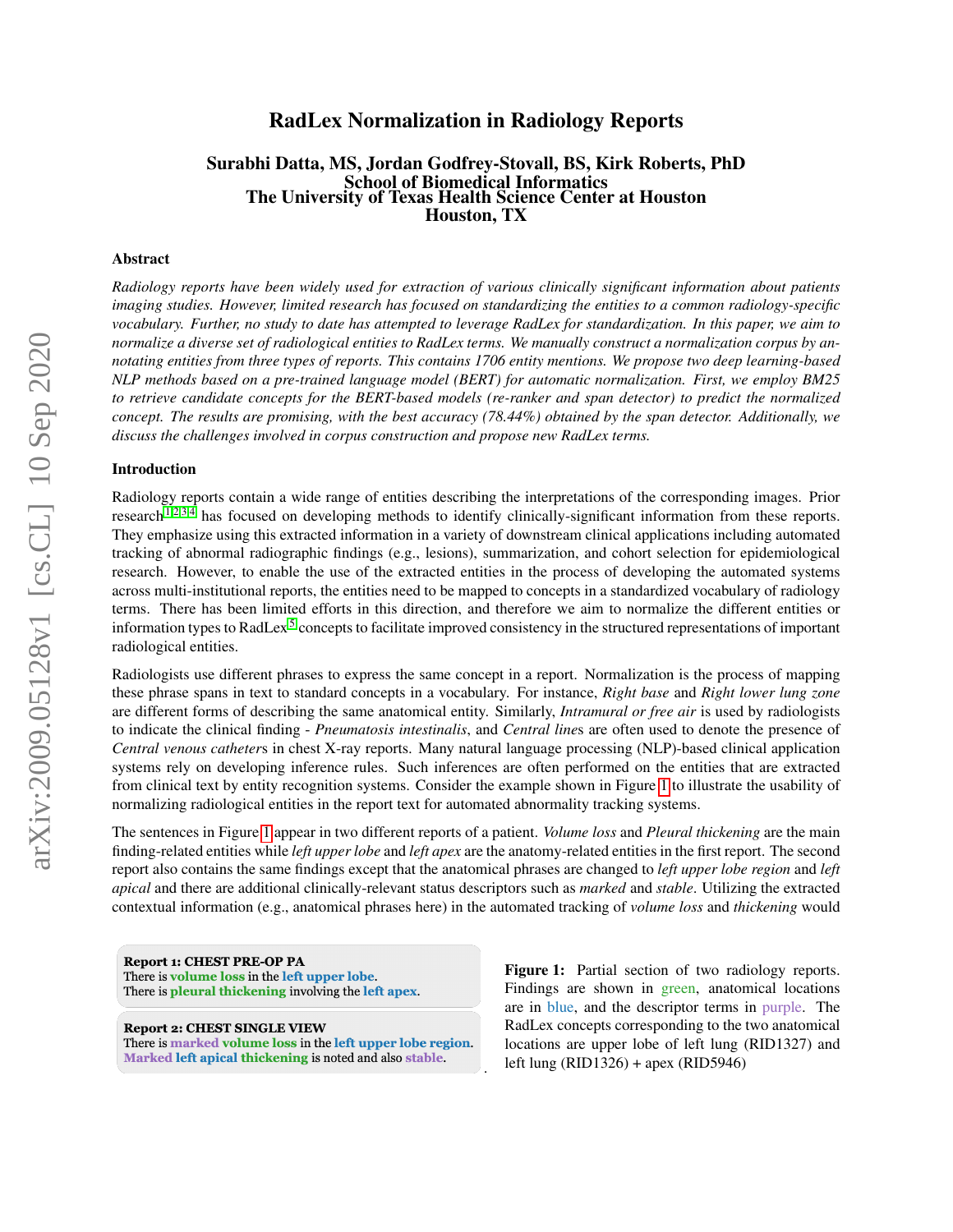require establishing a standardized way to represent the extracted anatomical entities (i.e., mapping both *left upper lobe* and *left upper lobe region* to RadLex concept *upper lobe of left lung (RID1327)*). To our knowledge, only one study<sup>[6](#page-9-1)</sup> so far has worked on normalizing the anatomical terms in the reports to SNOMED CT ontology. In this paper, we attempt to broaden the scope of entity types and consider all those that can act as contextual information in various potential clinical use cases. Moreover, since RadLex<sup>[5](#page-9-0)</sup> is a publicly available radiology lexicon (containing 46,657 concepts) specifically developed for standardizing the language used in reporting imaging results, we utilize RadLex for mapping the various entity mentions in the reports. This will cover entities such as common modifiers and uncertainty phrases often encountered in radiology report text and may not be present in other ontologies such as SNOMED CT.

In this work, we create a manually-annotated corpus of radiology reports covering three different imaging modalities from the MIMIC-III clinical note corpus<sup>[7](#page-9-2)</sup> for concept normalization. We describe the detailed process of annotating different radiological entities. The entity types include clinical finding, imaging observation, anatomical phrase, medical device, different descriptor terms (e.g., status, temporal, certainty), imaging procedure, imaging modality, process, and property-related information. This is the first study focusing on the normalization of diverse radiological entities to a standard radiology-specific lexicon – RadLex. Our annotated corpus consists of 1706 entity mentions and 449 distinct RadLex concepts, with the frequent entity types being RadLex descriptors and anatomical entities. There are a total of 151 entities in the dataset that are unlinkable (i.e., cannot be mapped to any existing RadLex code). We also refer to these unlinkable entities as RID-less when discussed in context to normalization annotations. Instructions to access the corpus are available at <https://github.com/krobertslab/datasets>.

For normalizing the radiological entities, we first expand each entity mention using synonym information in RadLex. We also expand the abbreviated entity mentions. We apply the BM25 information retrieval technique<sup>[8](#page-9-3)</sup> to generate candidate RadLex concepts for each of the expanded entity mentions. Then we propose two methods based on a pretrained transformer-based language model,  $BERT^9$  $BERT^9$ , for selecting the final normalized concept from the set of candidate concepts. The first method incorporates target lexicon knowledge from RadLex to obtain the normalized concept by re-ranking the candidates generated by BM25. The second method, where BERT is utilized analogous to the setting of a question answering task, selects the normalized concept given a radiological entity mention and the list of BM25 candidates for that mention. Since BM25 can retrieve any concept in the RadLex lexicon as a candidate concept, this method addresses the limitations of supervised classification techniques where the normalized concept lies within the scope of concepts in the training corpus. Although the main focus of our work is RadLex normalization, we also examine the performance of BERT in automatically detecting the entity spans from the reports.

Additionally in this paper, we address some of the challenges that emerged while creating the annotated corpus for radiology concept normalization. We also propose a list of new RadLex terms particularly focusing on chest X-rays, Brain MRIs, and babygram-related imaging studies which can serve as a resource to the research community for expanding RadLex in the future.

# Related Work

# 1 Annotated corpora for Medical Concept Normalization

The NCBI disease corpus, consisting of 793 PubMed abstracts, was annotated for disease name normalization<sup>[10](#page-9-5)</sup>. There exists an annotated dataset of narrative clinical reports for the normalization task of disorders as part of ShARe/CLEF eHealth 20[1](#page-1-0)3 challenge<sup>1</sup>. Disorder normalization corpora constructed from MIMIC clinical notes are also available through SemEval-[2](#page-1-1)014 Task 7<sup>2</sup> and SemEval-2015 Task 14<sup>[3](#page-1-2)</sup>. A few studies created medical concept normalization corpora for mapping user generated text on social media to standard vocabularies like SNOMED. CADEC consists of annotated concepts from 1253 social media posts taken from AskaPatient<sup>[4](#page-1-3)</sup> associated with adverse drug events (ADEs) of patients [11](#page-9-6). PsyTAR, also constructed from AskaPatient, contains 887 patient posts annotated with ADEs related to psychiatric medications  $12$ . Sarker et al.  $13$  developed an annotated corpus for normalizing expressions denoting

<span id="page-1-0"></span><sup>1</sup><https://sites.google.com/site/shareclefehealth/>

<span id="page-1-1"></span><sup>2</sup><http://alt.qcri.org/semeval2014/task7/>

<span id="page-1-2"></span><sup>3</sup><http://alt.qcri.org/semeval2015/task14/>

<span id="page-1-3"></span><sup>4</sup><https://www.askapatient.com/>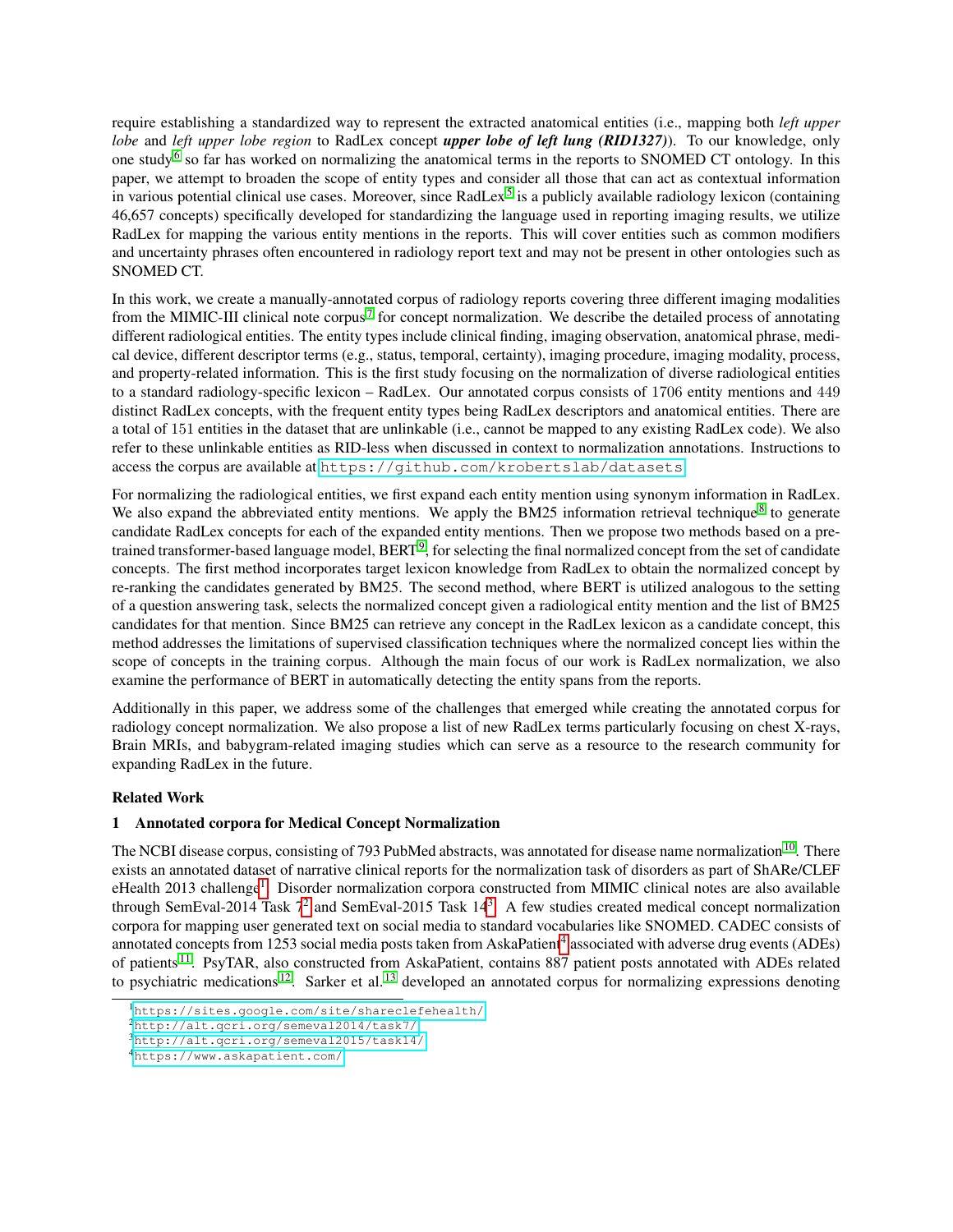adverse drug reactions (ADRs) from Twitter to MedDRA<sup>[14](#page-9-9)</sup> (Medical Dictionary for Regulatory Activities) Preferred Terms (PTs), which was released in the shared task – Social Media Mining for Health (SMM4H). Roberts et al. [15](#page-9-10) also released an annotated dataset of 200 drug labels for TAC2017 where the ADR expressions in the labels were mapped to MedDRA Lower Level Terms and PTs. A recent study has also released an annotated corpus of 100 discharge summaries in a 2019 shared task covering entities corresponding to medical problems, treatments, and tests [16](#page-9-11). Previous works have mapped the concept mentions to ontologies such as the Unified Medical Language System (UMLS)<sup>[17](#page-9-12)</sup>, SNOMED, RxNorm, and MedDRA. Thus, we note that no work has focused on constructing normalization corpus from radiology reports and mapping the important radiological entity spans to RadLex codes.

# 2 Methodologies employed for Medical Concept Normalization using Deep Learning

Some of the first deep learning approaches for concept normalization in the medical domain were based on convolutional neural networks (CNNs) and recurrent neural networks (RNNs) where a user phrase was converted to a semantic vector representation and eventually a softmax classifier was used to assign a standard medical concept to that phrase [18](#page-9-13)[,19](#page-9-14)[,20](#page-9-15). Tutubalina et al. [19](#page-9-14), however, incorporated additional semantic similarity features by leveraging prior domain knowledge (UMLS) to further enrich the phrase representations. A recent study by Miftahutdinov et al. <sup>[21](#page-9-16)</sup> used contextualized word representations such as BERT and ELMo<sup>[22](#page-9-17)</sup> for normalizing user generated phrases and achieved state-of-the-art performance on three benchmark normalization datasets – CADEC, PsyTAR, and SMM4H 2017. All these papers worked on user-generated text of social media posts and formulated normalization as a multi-class classification task. Another work<sup>[23](#page-9-18)</sup> has proposed a hybrid system by combining exact match, edit-distance, and deep learning methods for normalizing entities in the ShARe/CLEF 2013 challenge dataset. Their model architecture additionally integrated contextual information of an entity mention (left and right context words) and predicted the UMLS code using a softmax classification layer.

However, Ji et al.<sup>[24](#page-9-19)</sup> have used BERT as a ranking model in a normalization task. They ranked the candidate concepts after generating them using the BM25<sup>[8](#page-9-3)</sup> information retrieval method. Their BERT-based ranker outperformed the previous best results on ShARe/CLEF, NCBI, and TAC2017ADR normalization datasets. Moreover, BERT-based re-ranking has been shown to perform well on other information retrieval tasks such as passage retrieval<sup>[25](#page-9-20)</sup>. Inspired by these, we propose to utilize a BERT-based re-ranker along with incorporating domain knowledge for radiology entity normalization. Additionally, we propose to formulate the normalization task by adopting BERT in a configuration that has been predominantly used for question answering task<sup>[9](#page-9-4)</sup>.

To the best of our knowledge, due to the lack of annotated radiology corpus, no study so far has applied supervised learning techniques for radiology concept normalization. In view of the promising results of applying deep learning methods for normalization, we aim to create a comprehensive annotated radiology normalization dataset in this work and apply deep learning-based method on the dataset. A previous study<sup>[6](#page-9-1)</sup> has utilized an unsupervised semantic learning approach to normalize the anatomical phrases in the radiology reports to SNOMED CT anatomical concepts. However, their work was limited to normalizing only the anatomical terms and did not cover other commonly observed clinically-significant information such as clinical findings and modifier terms.

# Materials and Methods

# 1 Dataset

We selected a subset of 50 radiology reports from MIMIC-III clinical database<sup>[7](#page-9-2)</sup>. This consists of 17 chest X-ray reports, 16 Brain Magnetic Resonance Imaging (MRI) reports, and 17 babygram-related reports. This set of reports covers some common imaging techniques and a wide range of anatomical locations (as often babygrams contain descriptions of multiple body organs). We used the BRAT annotation tool<sup>[26](#page-9-21)</sup> for annotating the radiological entities with their corresponding RadLex IDs as shown in Figure [2.](#page-3-0)

# 2 Annotation

# 2.1 Identifying Entity Spans

The first annotation task is to identify the entity mention in the report sentences whose type falls under one of the following broad RadLex classes: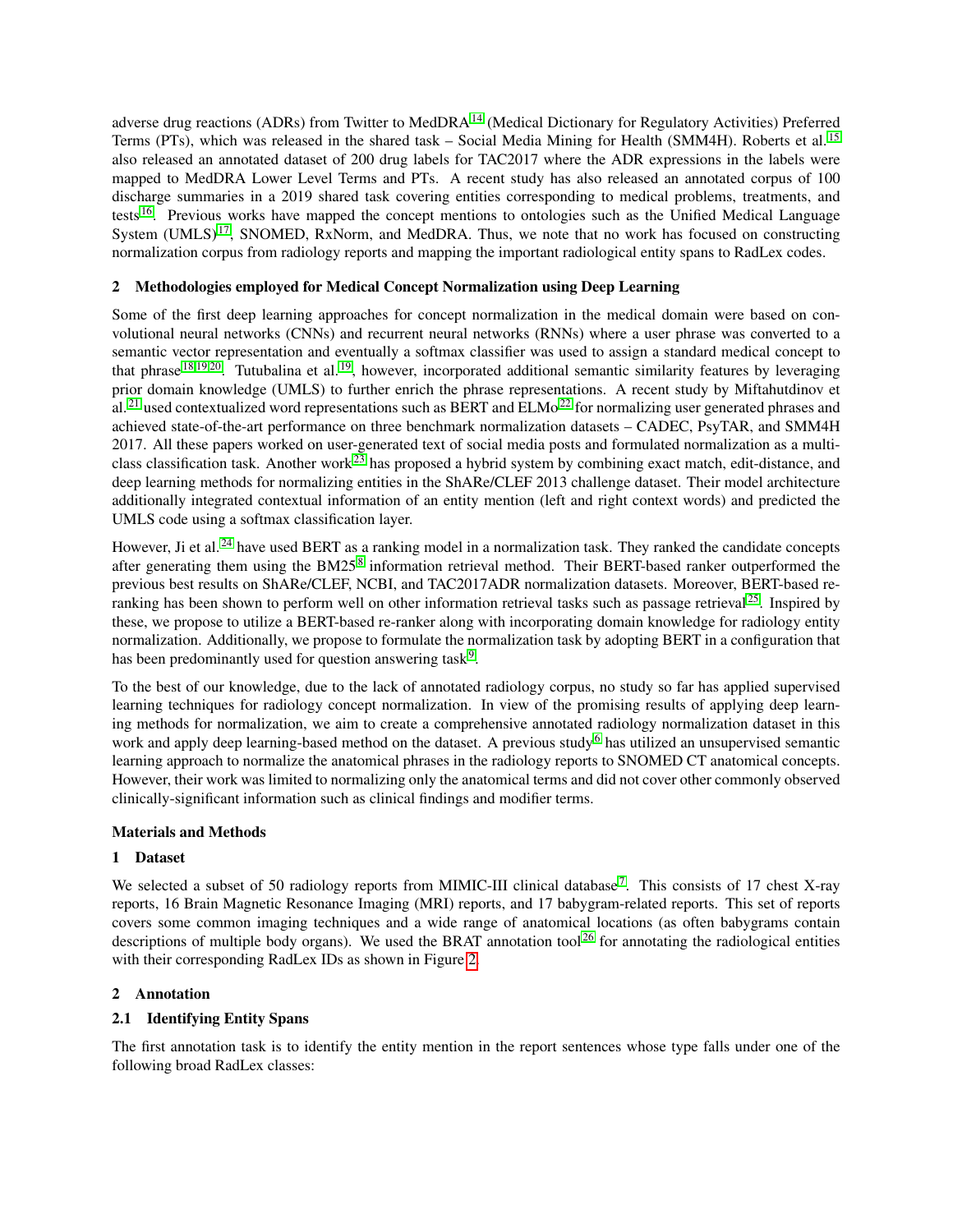<span id="page-3-0"></span>

| CLINICAL HISTORY: Car hit tree.                                                                                                                                                                                                                                                                                                                                                                                                                       | <b>Edit Annotation</b>                                                                                                                                                                                                                                                                                                            |
|-------------------------------------------------------------------------------------------------------------------------------------------------------------------------------------------------------------------------------------------------------------------------------------------------------------------------------------------------------------------------------------------------------------------------------------------------------|-----------------------------------------------------------------------------------------------------------------------------------------------------------------------------------------------------------------------------------------------------------------------------------------------------------------------------------|
| de<br>anatomy<br>anatomy<br>CHEST: The heart and mediastinum are no<br>$\mathbb{R}$<br>anatomy<br>descriptor<br>The lung fields are clear.<br>4<br>5 <sup>1</sup><br>The<br>descriptor a<br>observation<br>anatomy<br>right lower lobe infiltrate seen on prior<br>6<br>descriptor<br>descriptor<br>anatomy<br>resolved. Blunting of the costophrenic angle<br><b>OD</b><br>descriptor<br>anatomy<br>IMPRESSION: Clearing of right lower lobe in<br>9 | <b>Text</b><br>costophrenic angle<br><b>Search</b><br>Google, Wikipedia<br>Entity type<br>anatomy<br>observation<br>finding<br>descriptor<br>device<br>procedure<br>process<br>procedurestep<br>property<br>modality<br><b>Normalization</b><br>radlex normalization data $\phi$ OID: RID1534<br>Ref:<br>costophrenic sulcus<br>兩 |

Figure 2: Example annotation to normalize "*costophrenic angle*" to RadLex term "*costophrenic sulcus*" corresponding to RadLex ID RID1534 in a sample report using BRAT 1.3.

- 1. CLINICAL FINDING Refers to pathophysiologic finding, and symptoms (e.g., *heart failure*)
- 2. IMAGING OBSERVATION Image-specific features as interpreted by radiologists (e.g., *infiltrate*)
- 3. ANATOMICAL ENTITY Refers to a body location (e.g., *apex of lung*)
- 4. MEDICAL DEVICE Refers to a medical object (e.g., *endotracheal tube*)
- 5. RADLEX DESCRIPTOR Any modifier (usually adjectives) used to describe other entities like clinical finding (e.g., status descriptor - *stable*, composition descriptor - *osseous*, certainty descriptor - *no*, etc.)
- 6. PROCEDURE This includes different procedures such as imaging procedures, follow-up procedures, and treatment. (e.g., *catheter removal*)
- 7. PROCEDURE STEP Includes any step in image processing (e.g., *multiplanar reformat*)
- 8. PROCESS Usually refers to treatment planning, change etc. (e.g., *motion*)
- 9. IMAGING MODALITY Form of imaging that depends on how the image is produced (e.g., *magnetic resonance imaging*)
- 10. PROPERTY Modifier terms (usually noun phrases) associated with entities (e.g., *patient rotation position*)

# 2.2 Instructions for Assigning RadLex Codes

The next step involves assigning a single RadLex ID to each of the identified entity mentions. Note that we have mapped each entity to only one RadLex ID. For instance, the anatomical entity "*Midline structure*" is mapped to the RadLex concept "*Septum pellucidum*" with RadLex ID RID6525. While assigning the RadLex ID, the following instructions were given to the annotators:

- 1. Search for the exact entity span in RadLex
- 2. If not found using 1, search whether it appears in RadLex with different a variation such as with words rearranged in a different order (e.g., assigning RadLex concept *apex of lung* for the entity mention *lung apex*)
- 3. If not found using 1 and 2, search whether it appears as a synonym or in the decription of another RadLex concept (e.g., *Costophrenic sulcus* is present as a synonym of the RadLex concept *Costophrenic angle*)
- 4. If not found using the above, refer the web to look for the most semantically similar concept in RadLex (e.g., *Chest tube* is mapped to the RadLex concept *Thoracostomy tube* following this guideline)
- 5. If an entity cannot be mapped to any RadLex concept, it is assigned a label "RID-less"

Moreover, while annotating entities following the above instructions, the following points are taken into consideration:

• Taking context into account - Annotation of some entities may vary based on the context of the sentence or the anatomical entity associated with the imaging modality. For example, *Microangiopathic changes* refers to a disease/condition affecting small blood vessels. So depending on the anatomical entity associated with the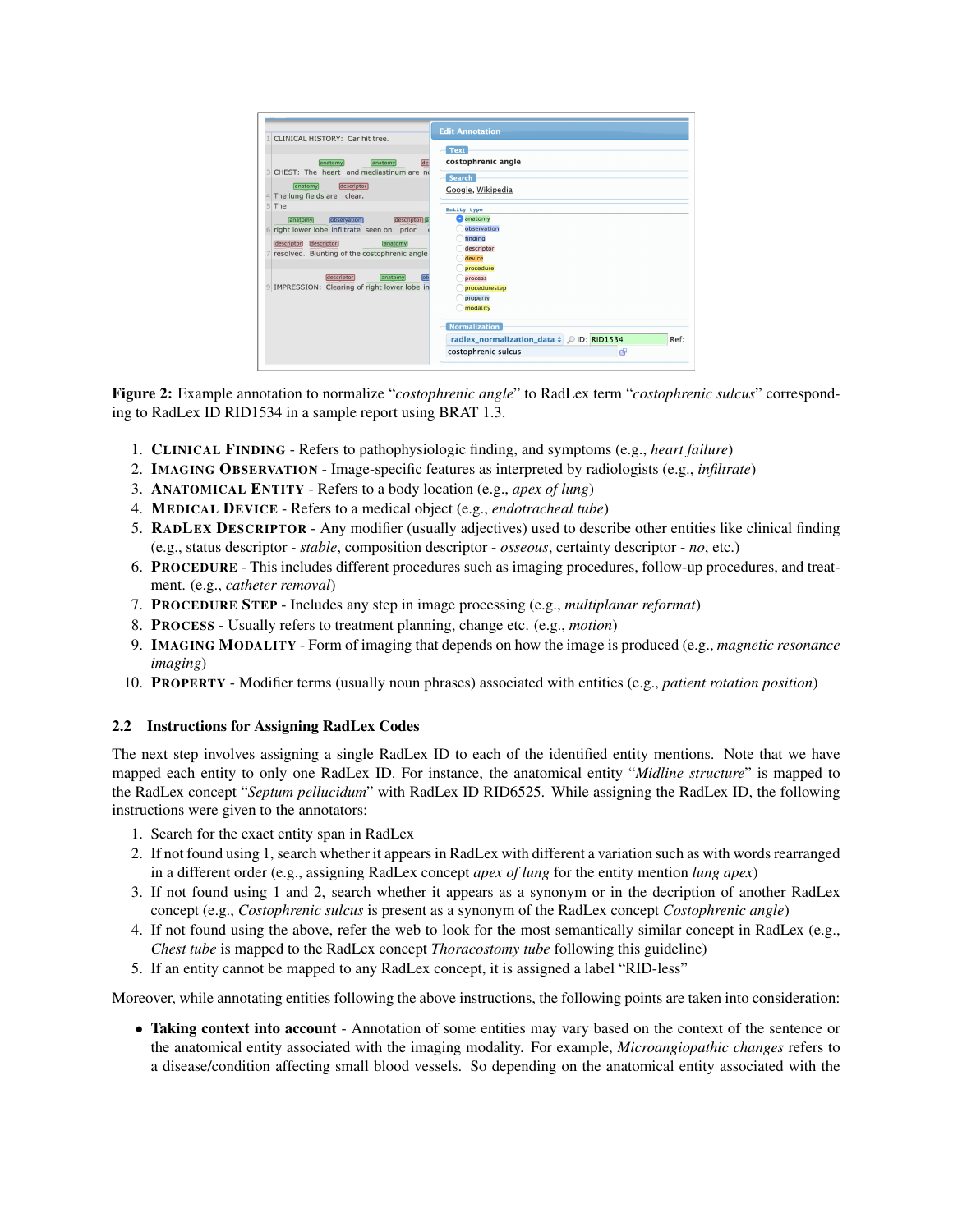imaging modality, the mapping would vary. When the imaging results are related to heart, *Microangiopathic changes* would be mapped to *Microvascular ischemia* in RadLex which is listed under *Cardiovascular disorder*, whereas for brain-related imaging results *Microangiopathic changes* will not be assigned any RadLex code.

• Splitting entity spans to subspans - Many times an entity mention cannot be mapped to a specific RadLex concept and annotators tend to use multiple RadLex concepts in different combinations to annotate that entity. For example, *Right middle lobe* is not directly normalizable to a RadLex concept and may be mapped to concepts like *lobe*, *middle lobe of lung*, or *right*. In order to resolve ambiguity in the annotation process, each entity mention is split such that the split with the largest subspan can be mapped to a RadLex code and all the other smaller subspans are also mapped to their corresponding RadLex codes. Thus, "Right middle lobe" will be split as "middle lobe" (largest RadLex mappable subspan) + "right" and not as "right"+ "middle" + "lobe". Further, "middle lobe" will be normalized to "middle lobe of lung" (RID1310) and "right" to "right" (RID5825).

However, there may arise cases when multiple possible variations of largest mappable subspans can be generated. For example, "Right lung apex" results in two valid (RadLex mappable) splits, one with "Right lung" + "apex" and the other with "Right" + "lung apex". This can be resolved during reconciliation phase by incorporating domain knowledge (e.g., knowledge on human anatomy) and further verification by a physician. This may favor the first option – "Right lung" + "apex" as this is more close to describing the apex of right lung.

Every report was double-annotated and reconciled with the clinical knowledge verified by a physician when required. The F1 agreement between the two annotators (S.D. and J.S.) in annotating the spans of radiological entity mentions is 0.60. We considered an exact match in the entity spans for calculating the F1 score. The normalization agreement (accuracy) between the annotators on the reconciled version of the entity mentions is 76.7%. Basic statistics of our annotated corpus are shown in Table [1.](#page-4-0)

<span id="page-4-0"></span>

| <b>Item</b>                | <b>Frequency</b> |
|----------------------------|------------------|
| CLINICAL FINDING           | 282              |
| <b>IMAGING OBSERVATION</b> | 77               |
| <b>ANATOMICAL ENTITY</b>   | 384              |
| <b>MEDICAL DEVICE</b>      | 102              |
| <b>RADLEX DESCRIPTOR</b>   | 651              |
| PROCEDURE-RELATED          | 46               |
| <b>PROCESS</b>             | 28               |
| <b>IMAGING MODALITY</b>    | 51               |
| <b>PROPERTY</b>            | 85               |
| Total entity mentions      | 1706             |
| Unlinkable mentions        | 151              |

# 3 Methods

# <span id="page-4-1"></span>3.1 Entity span detection

We formulate this as a sequence labeling task where each word that is part of any radiological entity of interest is tagged using Beginning and Inside tags whereas a word that is not a part of an entity is tagged as Outside. Each sentence in the reports is WordPiece-tokenized. This tokenized sentence is represented as [[CLS] sentence [SEP]] following the original paper<sup>[9](#page-9-4)</sup> and then fed into the BERT model.

# 3.2 Normalization methods

The following subsections contain the descriptions of the three methods used for RadLex normalization. The overall framework of the normalization methods is illustrated in Figure [3.](#page-5-0)

# 3.2.1 BM25

We index all RadLex concepts (a total of 46, 657 Preferred Names in RadLex) as well as the entity mentions present in the training sets of our annotated corpus using Anserini [27](#page-9-22). We then use BM25 to retrieve and initially rank a set of n candidates for each entity mention. (In our experiments, we use  $n = 10$ .) We set the values of BM25 parameters, b and k1, as 0.75 and 1.2, respectively. In order to maximize the recall of BM25 in the candidate generation phase, each entity mention is transformed using the following two expansion techniques:

1. Using *Synonyms* in RadLex - If the entity mention  $(m)$  appears as a Synonym of a RadLex concept  $(r_c)$ , the original mention is expanded using the Synonym. For example, "encephalopathy" is not present in RadLex but appears as a Synonym of the RadLex concept "disorder of brain" (RID5055). Thus, the mention "encephalopathy" is expanded to "encephalopathy disorder of brain".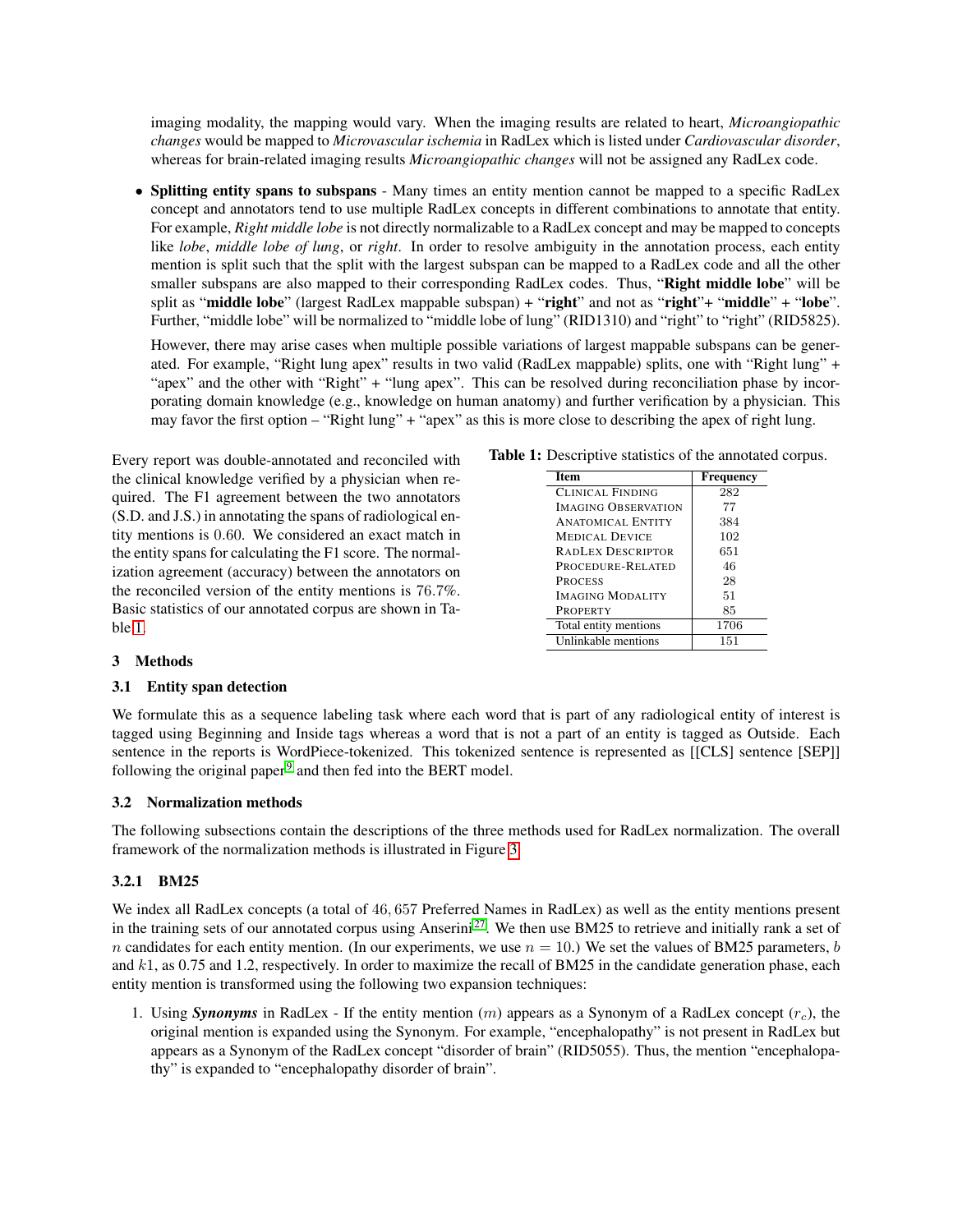<span id="page-5-0"></span>

Figure 3: Overview of the normalization process using the proposed methods (demonstrated for the entity mention- "*costophrenic angle*").

2. *Abbreviation* expansion - Often, some common medical devices and clinical findings are abbreviated in the reports. We expand these mentions leveraging the medical abbreviations and acronyms of radiopaedia<sup>[5](#page-5-1)</sup>. For instance, "NGT" is expanded to "nasogastric tube" and "NPH" is expanded to "normal pressure hydrocephalus".

# 3.2.2 BERT as re-ranker

We use the set of candidate concepts obtained from BM25 for each entity mention to train the BERT $_{\text{BASE}}$  model for re-ranking these candidates. The highest ranked candidate predicted by BERT is chosen as the final normalized RadLex concept for a given radiology entity mention. The model is trained as a binary classification task where for each candidate concept  $(c_i)$  and the mention  $(m)$  pair, the label is assigned as 1 when the candidate is the actual annotated normalized concept for that mention. For each such pair of candidate concept and entity mention, a score is estimated to predict the likelihood of the candidate concept being the normalized concept. Note that we use the expanded version of the entity mentions as described above for BM25. The following input sequence is fed into BERT for each candidate and mention pair:

[CLS] expanded mention  $(m)[\text{SEP}]c_i[\text{SEP}]sym_i(c_i)[\text{SEP}]...sym_i(c_i)...[\text{SEP}]is(c_i)[\text{SEP}]$ 

Here,  $syn_i$  refers to any synonym of the candidate concept  $c_i$  and is refers to the RadLex class to which the candidate concept  $(c_i)$  belongs. The order of the synonyms is random. The main intention behind using the synonyms is that they provide more variation of the candidate concepts and the is provides more information about the candidate concept's class obtained from the 'Is-A' attribute in RadLex. The final hidden vector corresponding to the [CLS] token in the input sequence is further fed into a single layer network to obtain the estimated probability of how likely the candidate concept is the normalized one. The probabilities corresponding to all the candidate concepts are then used for ranking. Note that the probability score calculated for a particular candidate is independent of the other candidates generated for an entity mention.

<span id="page-5-1"></span><sup>5</sup><https://radiopaedia.org/articles/medical-abbreviations-and-acronyms-a?lang=us>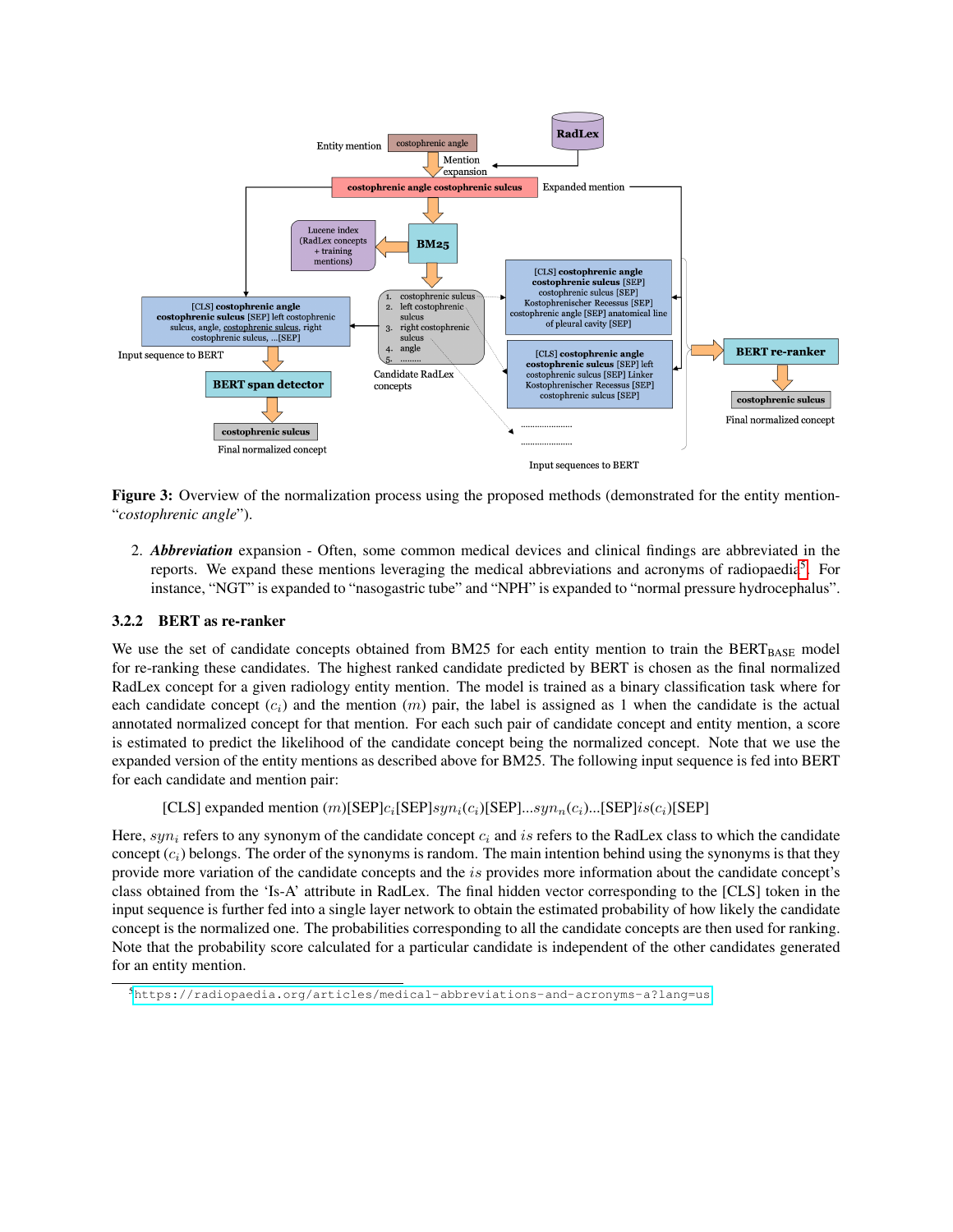### 3.2.3 BERT as span detector

Alternatively, we formulate the normalization problem similar to the BERT framework for a question answering task. Given an expanded entity mention and its corresponding list of RadLex candidate concepts that is represented as a text sequence, the task is to identify the span of the normalized concept from the candidate list. The second part in the input sequence (the one followed by the first [SEP]) is constructed by joining all the candidate concept names separated by comma. The candidate concepts are placed in an arbitrary order to form this sequence. The final input sequence corresponding to an entity mention and its candidates is represented as follows:

[CLS] expanded mention  $(m)[\text{SEP}]c_1, c_2, ..., c_n[\text{SEP}]$ 

The scoring mechanism of a candidate span from the sequence of candidate RadLex concepts is same as the imple-mentation in the original BERT paper<sup>[9](#page-9-4)</sup>. The highest scoring span is identified as the normalized concept for a given mention.

# Experimental Settings and Evaluation

For both BERT-based normalization methods (re-ranker and span detector), we use the BERT<sub>LARGE</sub> model by initial-izing the model parameters obtained after pre-training BERT on MIMIC-III clinical notes for 320,000 steps<sup>[28](#page-9-23)</sup>. We fine-tune BERTLARGE on our annotated dataset for normalizing the radiological entities. The number of epochs for fine-tuning is decided based on the accuracy of the models on the validation sets. The number of epochs is chosen as 4 for both the normalization models. We use a batch size of 8 for the BERT-based re-ranker model while the batch size of the span detector model is set at 10. We use the cased version of the models. We fine-tune the re-ranker model with a learning rate of 1e-6 and the span detector model with a rate of 3e-5. For the span detector model, we use a maximum sequence length of 384 and a maximum mention length of 64.

We also utilize BERT<sub>BASE</sub> and BERT<sub>LARGE</sub> models, both pre-trained from clinical notes as mentioned above for automatically detecting the entity spans from the report text. We use the cased version of the models, fine-tune the sequence labeling task for 4 epochs with a learning rate of 2e-5 and maximum sequence length of 128. The batch size used for  $BERT_{BASE}$  is 24 and  $BERT_{LARGE}$  is 8.

We evaluate our proposed normalization methods - BERT-based re-ranker and the BERT-based span detector by performing 10-fold cross validation (CV) on our annotated radiology normalization corpus. We create the folds by splitting the corpus at the report level such that the training, validation, and test splits are divided in the ratio of 80-10-10% respectively. For comparison, we evaluate the predictions of BM25 by averaging the results obtained on the same test folds used for the BERT-based models. Since the focus of this study is on normalizing the various radiological entities to RadLex concepts and not on joint prediction of entity mention spans and their normalized concepts, we conduct all our normalization experiments considering the gold entity mentions. In our experiments, any RID-less (RadLex ID-less) entity mention is represented using a special token-'XXXXX'.

We report the average accuracy of the models using the same fold settings. For BM25 and the BERT-based re-ranker, an exact match between the first ranked concept and the gold annotated concept for an entity mention is considered as a correct prediction. In order to handle cases where no candidates are retrieved by BM25 for a given entity mention, we adjust the performance metric (accuracy) by considering only those as correct predictions when their corresponding gold annotated normalized concept is tagged as 'unlinkable' or 'RID-less'.

For the BERT span detector model, we take into account an exact match between the predicted span and the gold annotated RadLex concept in the test sets to qualify a prediction as correct. Note that this model can predict any span from the text representing the sequence of comma-separated candidate concepts. Taking this into account, we evaluate the performance of this model in three ways. First, we evaluate using the original predicted text span. In this version, if more than one candidate concept is captured in the predicted span, the prediction is considered incorrect. Second, we employ post-processing of the predicted spans such that if a span contains more than one concept (indicated by comma), we perform an exact match only between the first concept (concept appearing to the left of the first comma in the predicted span) and the gold normalized concept. Third, we conduct a similar evaluation considering the last concept in the predicted span. We further report the average F1-measure of the 10-fold CV on our annotated dataset for detecting the boundaries of the entity mentions given a report sentence to the entity span detection model.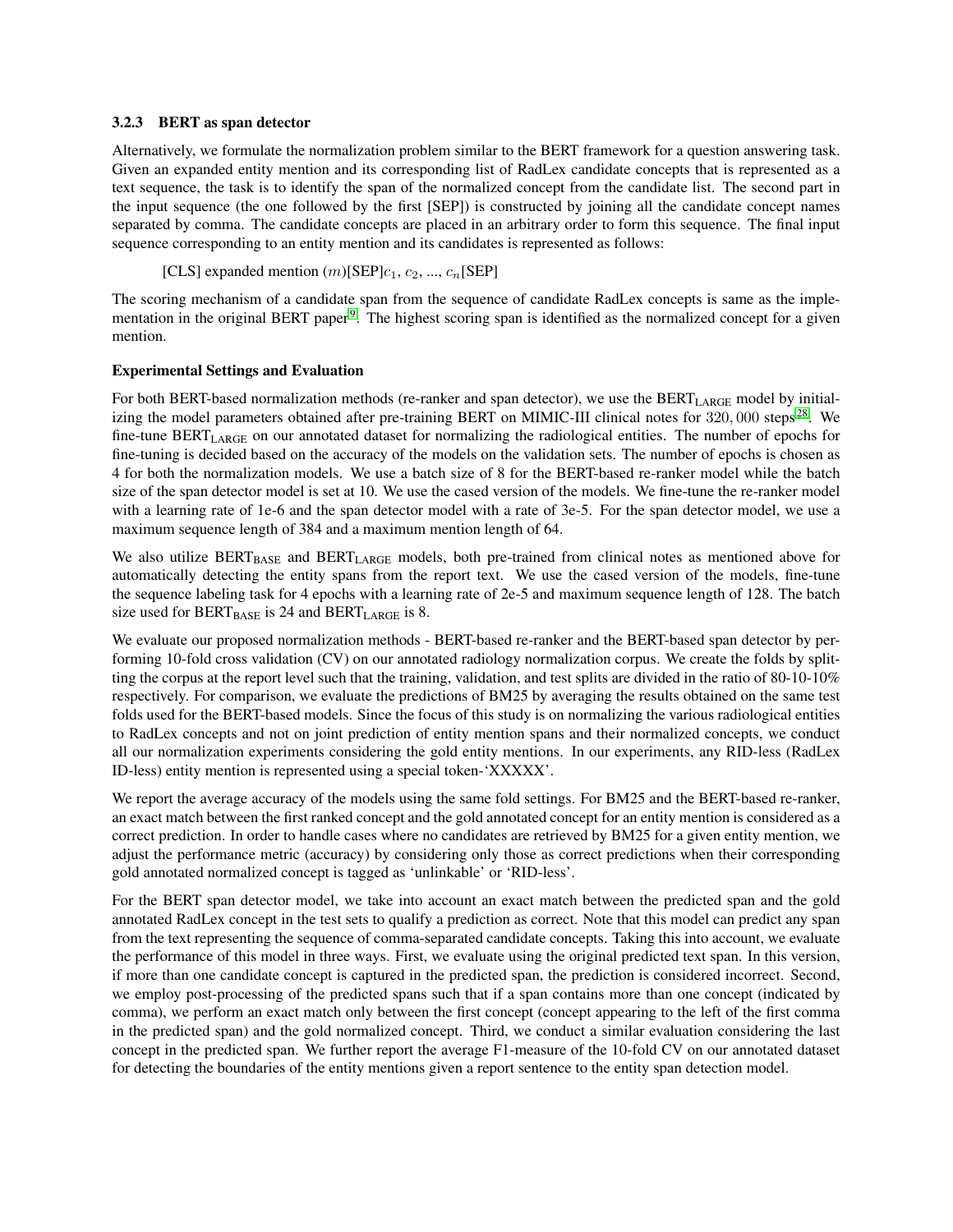<span id="page-7-0"></span>Table 2: 10-fold CV results for detecting the spans of entity mentions. Both  $BERT_{BASE}$  and  $BERT_{LARGE}$  models are pre-trained on MIMIC-III clinical notes.

| Model            | Precision(%) | Recall $(\%)$ | F1    |
|------------------|--------------|---------------|-------|
| <b>BERT</b> RASE | 65.27        | 73.64         | 69.14 |
| <b>BERTLARGE</b> | 72.72        | 79.64         | 75.93 |

<span id="page-7-1"></span>Table 3: BM25 results in predicting the normalized concepts using 10 and 25 candidate concepts.

| Metric          |       | 10 candidates $\vert$ 25 candidates |
|-----------------|-------|-------------------------------------|
| Recall $(\% )$  | 88.44 | 89.72                               |
| Accuracy $(\%)$ | 76.10 | 76.10                               |

<span id="page-7-2"></span>Table 4: 10-fold CV results of the proposed BERT-based methods using 10 candidate concepts retrieved by BM25.

| <b>Method</b>                                                                      | Average accuracy $(\% )$ |
|------------------------------------------------------------------------------------|--------------------------|
| <b>BERT</b> re-ranker                                                              | 76.50                    |
| BERT span detector (using original predictions)                                    | 77 72                    |
| BERT span detector (first concept in the predicted span as the normalized concept) | 78.43                    |
| BERT span detector (last concept in the predicted span as the normalized concept)  | 78.44                    |

### Results

The average performance measures of the BERT-based entity span detection system used as a sequence labeler (described in Section [3.1\)](#page-4-1) over 10-fold CV are shown in Table [2.](#page-7-0) We notice that the average F1 is increased by around 6.8 points when the  $BERT_{LARGE}$  model is used.

We first report the recall of BM25 for candidate generation. Recall here refers to the percentage of entity mentions for which the list of candidate concepts contains the gold normalized RadLex concept. The recall of BM25 as well as its accuracy in predicting the normalized concepts for 10 and 25 candidates is shown in Table [3.](#page-7-1) The average accuracies of 10-fold CV for the BERT-based methods in predicting the correct normalized RadLex concept when provided the 10 candidates generated by BM25 is shown in Table [4.](#page-7-2) We note that the normalization performance is the highest (accuracy of 77.72%) for the BERT-based span detector model when compared to both BM25 and BERTbased re-ranking models. The performance is further improved by 0.7% when either the first or the last concept in the predicted span (as predicted by the BERT span detector from the sequence of 10 candidate concepts) is considered as the normalized concept.

### **Discussion**

We create a manually annotated corpus covering a broad range of radiology entity types that are usually of interest for information extraction research. To our knowledge, this is the first study in developing a corpus targeted toward radiology entity normalization. We propose methods for normalizing these entities to an existing lexicon-RadLex.

We also examine the performance of a sequence labeler, based on BERT, for identifying the spans of the entity mentions from the reports. The performance of the span detection system is decent (average F1-score of 75.93). The moderate performance may be attributed to the incorrect predictions for detecting the composite entities (e.g., "*right upper lobe*"). Note that the focus of this work is radiology entity normalization, hence we aim to further improve the performance of the entity span detection and develop joint learning methods for predicting the entity spans as well as mapping them to RadLex concepts simultaneously.

Most of the annotation-related challenges are related to the requirement of domain knowledge. For example - "*Lower pole of the right kidney*" usually refers to "*Inferior pole of right kidney*" and "*Temporal horns*" denotes "*temporal horn of lateral ventricle*". Besides being a time-consuming process, another generic challenge related to constructing a normalization corpus is the ambiguity involved in annotating composite entity mentions such as "*right lung apex*". Another difficulty in the annotation involves dealing with the inconsistencies in the RadLex lexicon. For example, the expression "*upper lobe of right lung*" is present in RadLex whereas "*middle lobe of right lung*" is not although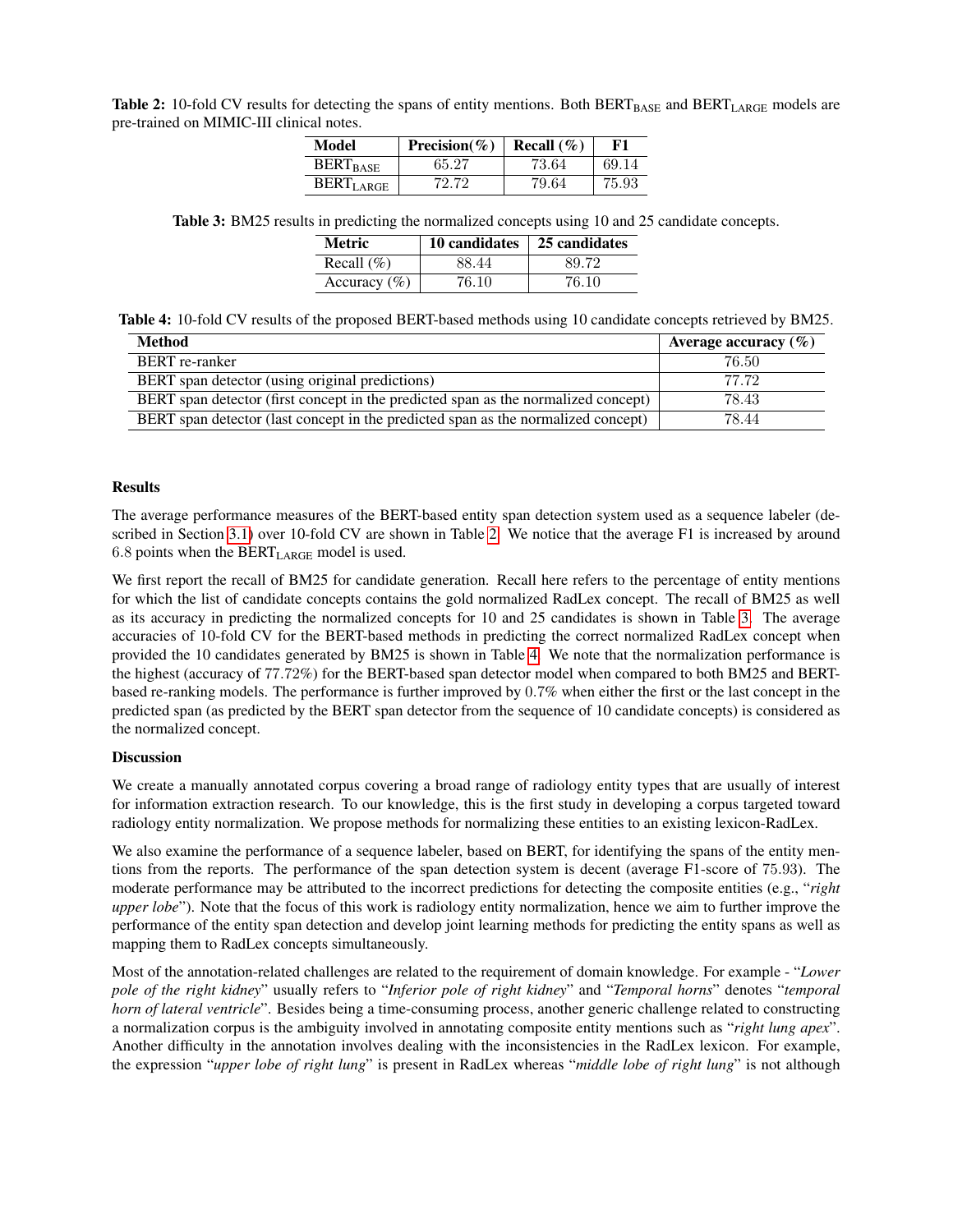both are anatomical expressions at the same hierarchical level. The closest term available in RadLex for the middle lobe is "*middle lobe of lung*". Also, there are cases where certain entity mentions when expressed using more general terms such as "*sulci*" do not appear in RadLex, although their specific types such as "*hypothalamic sulcus*" and "*cardiophrenic sulcus*" are present in RadLex.

Our proposed normalization methods achieve satisfactory performance with the highest average accuracy of 78.44%. However, we aim to further evaluate the performance of the proposed methods by augmenting the annotated corpus in the future. A brief analysis of the model outputs suggests that the BERT-based models make correct predictions for uncertainty or hedging-related entity mentions such as "*could indicate*" that are incorrectly predicted by BM25. Moreover, the BERT span detector model performs better in predicting the normalized concepts for plural entity mentions compared to BERT re-ranker. For instance, BERT span detector predicts "*lungs*" as the normalized concept for the mention-"*lungs*", whereas BERT re-ranker model predicts "*lung*" as the mapped concept. One of the reasons for the moderate performance improvement of the BERT-based models over BM25 may be that our annotated corpus mostly contains different variations of radiological terms unlike social media posts where there are more variations of natural language expressions.

We also intend to conduct an exhaustive set of ablation experiments mainly for the BERT-based re-ranker model utilizing various combination of RadLex knowledge in our later work. Moreover, we plan to use additional techniques for expanding the radiological entity mentions, particularly the ones related to clinical findings (e.g., "*Scrotal herniation of bowel*"), by leveraging the co-occurring entity information from sources like Wikipedia and medical abstracts.

Among the 151 entity mentions for which a suitable RadLex concept is not found, some of the most common clinical finding and imaging observation-related entities include - "*respiratory distress*", "*hyaline membrane disease*", "*bowel gas pattern*", "*cabg*", "*portal venous gas*", "*mucosal thickening*", "*hydropneumothorax*", "*ventricular prominence*", "*v-fib arrest*", "*urinary incontinence*", "*reexpansion*", "*pleural margins*", "*neonatal pneumonia*", "*lyme disease*", "*intubation*", "*guaiac positive stools*", "*gonadal shielding*", "*fetal lung liquid*", "*dyspnea*", "*claustrophobia*", "*cardiomegaly*", "*anxiety*", "*altered mental status*", "*afib*", and "*aeration*". This can serve as a potential list of terms to expand RadLex in the future.

# **Conclusion**

This paper constructs an annotated corpus for radiology entity normalization. The entities cover a variety of important radiological entities including findings, medical devices, and procedures and are mapped to publicly available radiology-specific lexicon-RadLex. This study attempts to standardize the entities commonly extracted by information extraction systems from the radiology reports for various clinical applications. This work also proposes two deep learning-based NLP methods to automatically normalize the entity mentions from the report text. For this, a set of candidate concepts are first retrieved using the BM25 method which are then used by the deep learning methods. Specifically, we configure BERT for the normalization task as a re-ranking model as well as a span detection model by providing the BM25 candidate list as input. We obtain satisfactory results by fine-tuning the BERT-based models on our annotated dataset with the span detector model achieving an accuracy of 78.44% in cross validation.

Acknowledgments This work was supported in part by the National Institute of Biomedical Imaging and Bioengineering (R21EB029575), the U.S. National Library of Medicine (R00LM012104), the Patient-Centered Outcomes Research Institute (ME-2018C1-10963), and the Cancer Prevention Research Institute of Texas (RP160015).

# References

- <span id="page-8-0"></span>[1] Steinkamp JM, Chambers C, Lalevic D, Zafar HM, Cook TS. Toward Complete Structured Information Extraction from Radiology Reports Using Machine Learning. Journal of Digital Imaging. 2019;32(4):554–564.
- <span id="page-8-1"></span>[2] Bozkurt S, Alkim E, Banerjee I, Rubin DL. Automated Detection of Measurements and Their Descriptors in Radiology Reports Using a Hybrid Natural Language Processing Algorithm. Journal of Digital Imaging. 2019;32(4):544–553.
- <span id="page-8-2"></span>[3] Fu S, Chen D, He H, Liu S, Moon S, Peterson KJ, et al. Development of Clinical Concept Extraction Applications: A Methodology Review. arXiv. 2020;1910.11377 [cs].
- <span id="page-8-3"></span>[4] Datta S, Ulinski M, Godfrey-Stovall J, Khanpara S, Riascos-Castaneda RF, Roberts K. Rad-SpatialNet: A Frame-